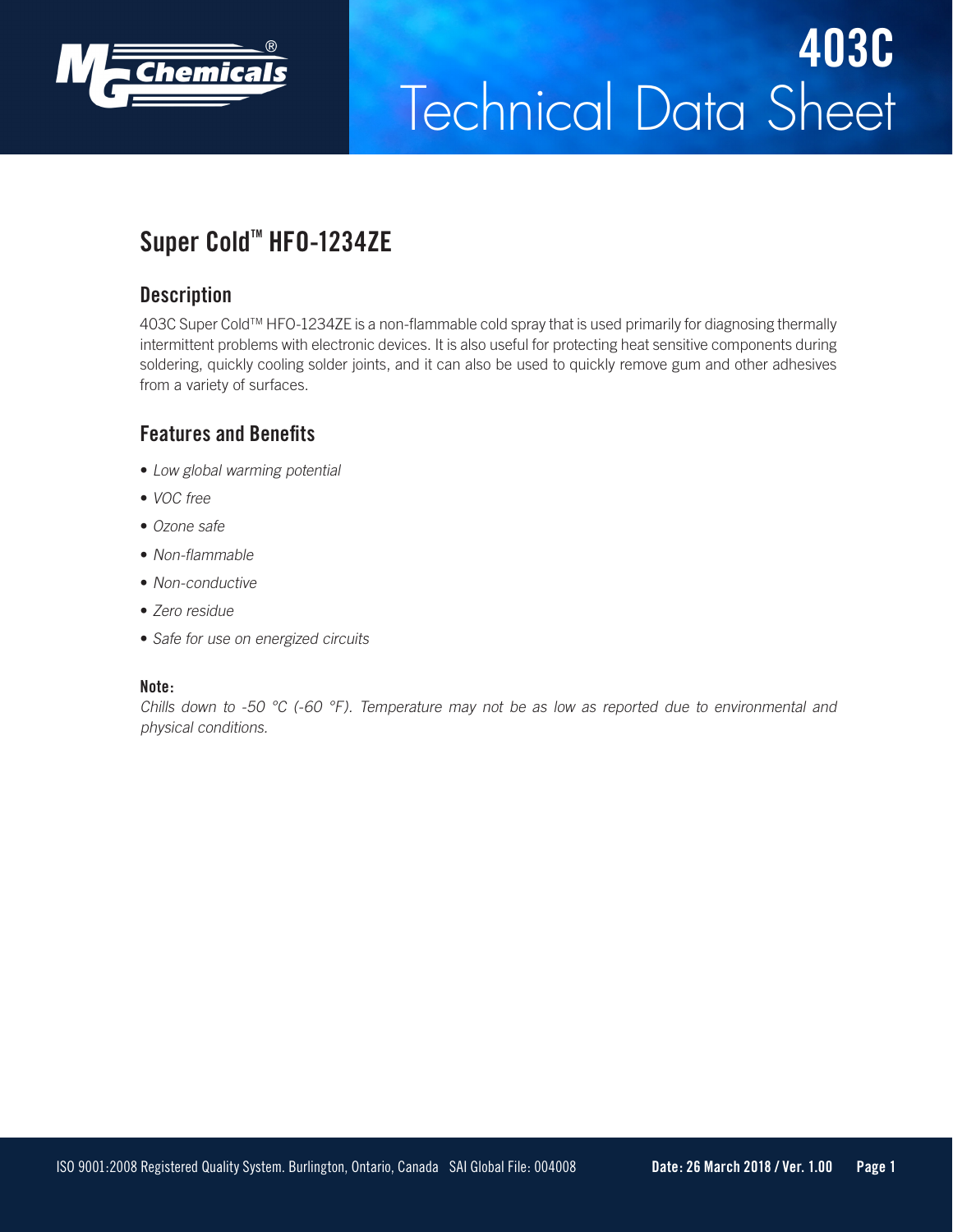

#### **Properties**

| <b>Physical Properties</b>           | Value                  |
|--------------------------------------|------------------------|
| Color                                | Colorless              |
| Odor                                 | Slight, ether-like     |
| Boiling point                        | $-19 °C$ [ $-2.2 °F$ ] |
| Density @21 °C [70 °F]               | $1.17$ g/mL            |
| Flash point                          | None detected          |
| ODP (ozone depleting potential)      | $\Omega$               |
| GWP (100 y global warming potential) | 6                      |

#### **Storage**

Store between -20 and 50 °C [-4 and 122 °F] in a dry area, away from sunlight.

### **Health and Safety**

Please see the 403C Safety Data Sheet (SDS) for further details on transportation, storage, handling, safety guidelines, and regulatory compliance.

#### **Application Instructions**

For best results, follow the procedure below.

- **1.** Firmly hold the head of the trigger nozzle.
- **2.** On top of nozzle, pull the security tab to snap it off.
- **3.** If needed, insert extension tube.
- **4.** Pull the trigger in short bursts.